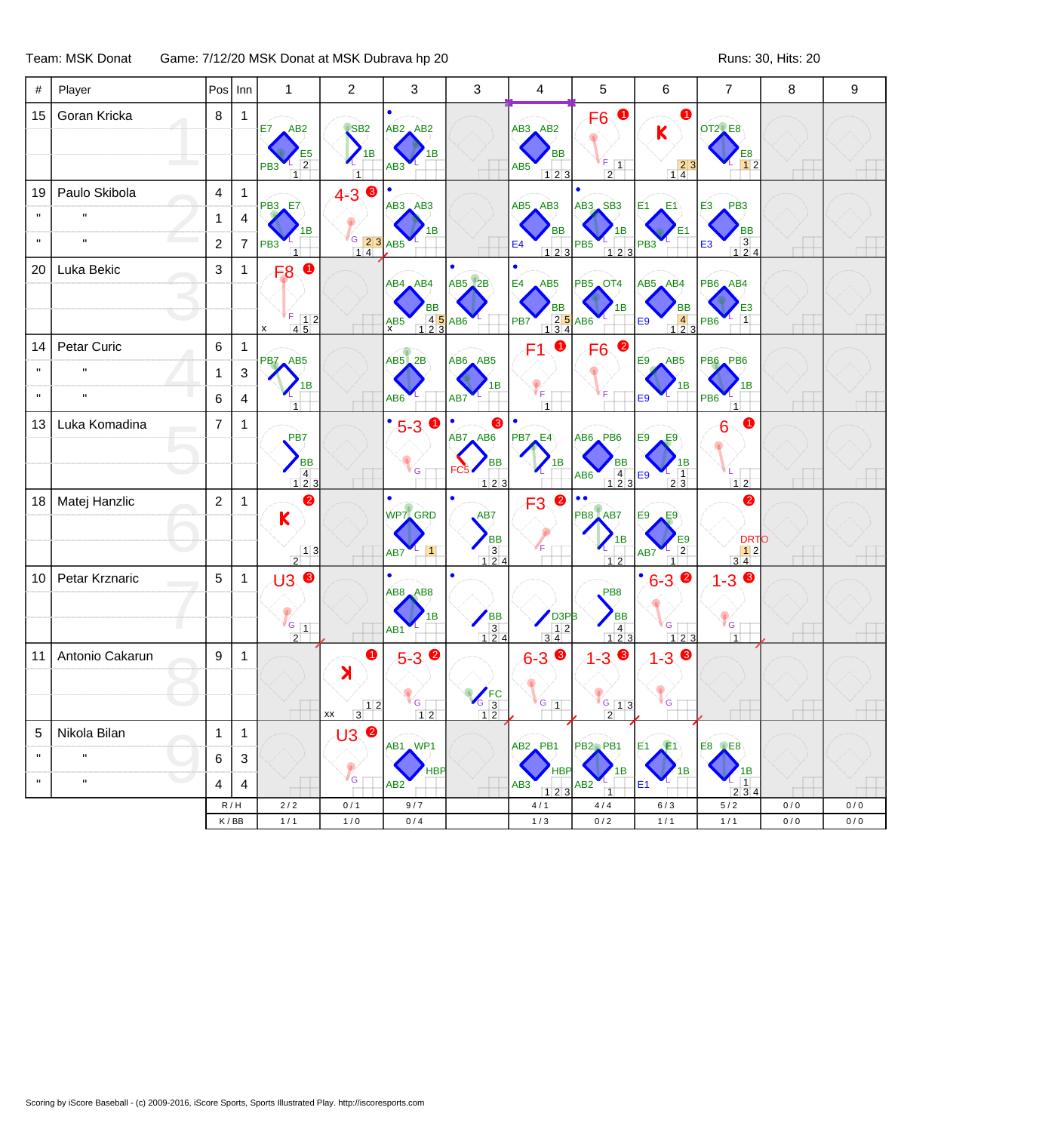## Team: MSK Dubrava Game: 7/12/20 MSK Donat at MSK Dubrava hp 20 Runs: 24, Hits: 15

| #  | Player             |                  | $ Pos $ Inn    | $\mathbf{1}$                                                                                    | $\overline{2}$                                                                                        | 3                                                                                                              | 4                                                                                                      | 4    | 5                                                                                   | 5                                                                     | 6                                                                                   | 6                                    | $\overline{7}$                                           | 8     | $\boldsymbol{9}$ |
|----|--------------------|------------------|----------------|-------------------------------------------------------------------------------------------------|-------------------------------------------------------------------------------------------------------|----------------------------------------------------------------------------------------------------------------|--------------------------------------------------------------------------------------------------------|------|-------------------------------------------------------------------------------------|-----------------------------------------------------------------------|-------------------------------------------------------------------------------------|--------------------------------------|----------------------------------------------------------|-------|------------------|
| 8  | Antun Beris        | $\mathbf{1}$     | $\mathbf{1}$   | $\bullet$<br>$-3$ SB <sub>2</sub><br><b>BB</b><br>$\begin{array}{c} 4 \\ 1 \ 2 \ 3 \end{array}$ | AB2<br><b>HBP</b><br>$\overline{1}$                                                                   |                                                                                                                | SB2 SB2<br><b>BB</b><br>$\begin{array}{ c c c }\n\hline\n& 13 \\ 245\n\end{array}$<br>AB2              | F9 8 | $\bullet$<br>SB <sub>2</sub><br>1B                                                  |                                                                       | $\bullet$<br>$AB2$ $AB2$<br>1В<br>AB3                                               |                                      |                                                          |       |                  |
| 21 | Nikola Andrejevic  | $\overline{7}$   | $\mathbf{1}$   | $\bullet$<br>$\blacktriangleright$<br>$\begin{array}{c} \n \boxed{2} \\ \n 1 \end{array}$       | $\bullet$<br>F <sub>8</sub><br>F<br>$\begin{array}{ c c }\n\hline\n1 & 3\n\end{array}$                |                                                                                                                | $\bullet$<br>HR<br>$\begin{array}{ccc} 5 & 3 \\ 1 & 2 & 4 \end{array}$                                 |      | $AB3$ $AB3$<br>D <sub>3</sub> PB<br>$\begin{array}{c} 24 \\ 135 \end{array}$<br>AB4 | ❸<br>K<br>$\begin{array}{ c c }\n\hline\n2 & 3 \\ 1 & 4\n\end{array}$ | $\cdot$ . F7                                                                        |                                      |                                                          |       |                  |
| 17 | Tomislav Trgovec   | 8                | $\overline{1}$ | $E4$ $E4$<br>ВB<br>E <sub>4</sub><br>123                                                        | $6 - 3$<br>G                                                                                          |                                                                                                                | PB5 AB4<br><b>BB</b><br>$\begin{array}{c} 4 \\ 1 \ 2 \ 3 \end{array}$<br>AB5                           |      | AB4, 2B<br>AB4                                                                      |                                                                       | SB <sub>4</sub><br>E4<br><b>HBP</b><br>AB5<br>12                                    | $\bullet$<br>$\frac{\text{DRTO}}{2}$ |                                                          |       |                  |
| 6  | Miroslav Zobaj     | $6\phantom{.0}$  | $\mathbf{1}$   | PB <sub>5</sub>                                                                                 |                                                                                                       | $\bullet$<br><b>F8</b>                                                                                         | $5-3$ $\bullet$                                                                                        |      | $\bullet$<br><b>E8 E8</b>                                                           |                                                                       | AB5 OT4                                                                             |                                      |                                                          |       |                  |
|    |                    | 1                | $\overline{4}$ | FC                                                                                              |                                                                                                       | F.<br>$\overline{1}$                                                                                           | G                                                                                                      |      | E8<br>AB <sub>5</sub>                                                               |                                                                       | $\frac{1}{1}$<br>AB5                                                                | $\frac{1B}{1}$                       |                                                          |       |                  |
| 26 | Leopold Stojanovic | $\blacksquare$   | $\mathbf{1}$   | $1 - 3$<br>$\frac{G}{1}$ $\frac{2}{3}$                                                          |                                                                                                       | 2<br>X<br>$\begin{array}{c c} & 45 \\ 123 \end{array}$                                                         | F8 <sup>0</sup><br>$\begin{array}{ c c }\n\hline\nF & 2 & 4 \\ \hline\n1 & 3 & \\ \hline\n\end{array}$ |      | OT6 PB6<br>1Β<br>$\overline{2}$<br>AB6<br>1                                         |                                                                       | $\bullet$<br>AB6 AB6<br>$\begin{array}{r} \n1B \\ \hline\n3 \\ 12\n\end{array}$     | $5-3$<br>$G_{1}$                     |                                                          |       |                  |
| 18 | Marko Pacalat      | 3                | $\mathbf{1}$   |                                                                                                 | 3B<br>PB <sub>8</sub>                                                                                 | SB7 PB7<br><b>BB</b><br>$\begin{array}{ c c c }\n\hline\n2 & 4 & \text{SBB} \\ 1 & 3 & 5 & \end{array}$<br>PB7 | SB7 SB7<br><b>BB</b><br>$\begin{array}{c} 4 \\ 1 \ 2 \ 3 \end{array}$                                  |      | $4-3$ 0<br>$\sqrt{G}$ 1                                                             |                                                                       | OT7, 2B<br>$\vert$ 2<br>E2<br>$\overline{1}$                                        |                                      | $\bullet$<br>TO2-4SB7<br><b>HBP</b>                      |       |                  |
| 24 | Fran Lerga         | 4                | $\mathbf{1}$   |                                                                                                 | PB8 SB8<br><b>BB</b><br>AB8<br>$123$                                                                  | AB8 PB8<br>ВB<br>2 5 PB9<br>AB8                                                                                | SB9 PB8<br>ВB<br>$\begin{array}{r} 25 \\ 134 \end{array}$                                              |      | SB8 PB8<br><b>HBP</b><br>$\overline{1}$<br>AB8                                      |                                                                       | $AB8$ $PB8$<br>BB<br>$\begin{array}{c} 15 \\ 234 \end{array}$<br>$A$ B <sub>1</sub> |                                      | $\bullet$<br>FC <sub>4</sub><br>$\frac{1}{\frac{2}{13}}$ |       |                  |
| 19 | Filip Ratajc       | $\boldsymbol{9}$ | $\mathbf{1}$   |                                                                                                 |                                                                                                       |                                                                                                                |                                                                                                        |      | ❷                                                                                   |                                                                       |                                                                                     |                                      |                                                          |       |                  |
| 15 | Michael Modric     | 9                | 4              |                                                                                                 | $AB2$ $AB9$                                                                                           | OT9<br>1B                                                                                                      | SB9 PB9                                                                                                |      | <b>DRTO</b>                                                                         |                                                                       | AB1 SB9                                                                             |                                      | OT <sub>9</sub><br>$\sum_{FC}$                           |       |                  |
| 25 | Danijel Cesar      |                  | $\overline{7}$ |                                                                                                 | $\begin{array}{c} \n \begin{array}{c} \n 1B \\ \n 3 & 4 \n \end{array} \\  \boxed{12} \n \end{array}$ | $12$                                                                                                           | ВB<br>$\begin{array}{ c c c }\n\hline\n& 2 & 4 \\ \hline\n1 & 3 & 4\n\end{array}$                      |      | 23<br>1                                                                             |                                                                       | AB2<br>2 3 5                                                                        |                                      | G<br>$\overline{1}$                                      |       |                  |
| 13 | Andrijano Radelic  | $\overline{a}$   | $\overline{1}$ |                                                                                                 | $1 - 3$<br>$\blacksquare$<br>۰<br>$V$ G 1                                                             | ❸<br>F4<br>$\mathscr{C}_{F}$ $\boxed{1}$                                                                       | $\begin{array}{r}\n 1B \\  45 \\  123\n\end{array}$                                                    |      | AB1 OT1<br>1В<br>1 2<br>AB1<br>XXX                                                  |                                                                       | $AB2$ $AB1$<br>AB2                                                                  |                                      | ❸<br>$\mathsf K$<br>12                                   |       |                  |
|    |                    |                  | R/H            | 1/0                                                                                             | $2/2$                                                                                                 | $2/1$                                                                                                          | $5/2$                                                                                                  |      | $6/4$                                                                               |                                                                       | 8/6                                                                                 |                                      | 0/0                                                      | $0/0$ | 0/0              |
|    |                    |                  | K/BB           | $1/2$                                                                                           | 0/1                                                                                                   | $1/2$                                                                                                          | $0/5$                                                                                                  |      | 3/0                                                                                 |                                                                       | $1/1$                                                                               |                                      | $1/0$                                                    | $0/0$ | $0/0$            |